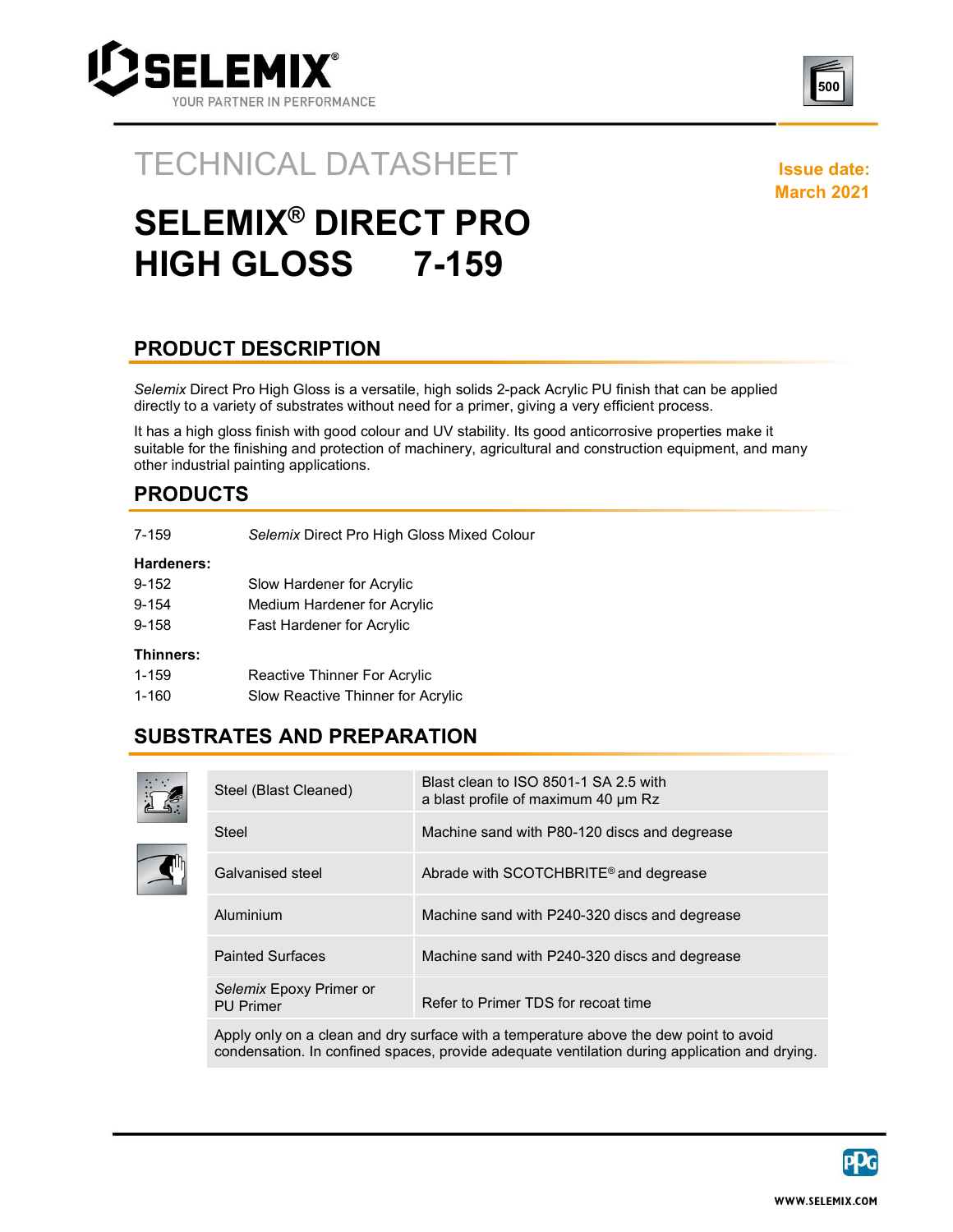



### MIXING

 $\begin{tabular}{|c|c|} \hline \quad \quad & \quad \quad & \quad \quad \\ \hline \quad \quad & \quad \quad & \quad \quad \\ \hline \quad \quad & \quad \quad & \quad \quad \\ \hline \end{tabular}$ 

 $\fbox{1.1}\label{eq:1}$ 

 Thoroughly mix paint before activating and check colour before use

|                  | <b>Features</b>                                                        | <b>Conventional</b>        | <b>Air-Assisted Airless</b> |
|------------------|------------------------------------------------------------------------|----------------------------|-----------------------------|
| $\cdot$          | By Weight:<br>7-159 Topcoat<br>9-15x Hardener<br>1-159 / 1-160 Thinner | 1000<br>330<br>$100 - 200$ | 1000<br>330<br>$50 - 100$   |
|                  | <b>By Volume:</b><br>7-159 Topcoat<br>9-15x Hardener                   | 2.5<br>1                   | 2.5<br>1                    |
|                  | 1-159 / 1-160 Thinner                                                  | $0.3 - 0.5$<br>$(10-20%)$  | $0.1 - 0.3$<br>$(5-10%)$    |
|                  | Viscosity (at 20°C):                                                   | 28-35 secs DIN4            | 40-45 secs DIN4             |
| $\left  \right.$ | Pot Life (at 20°C):                                                    | $2.5 - 3$ hours            | $1.5 - 2$ hours             |

## APPLICATION

| <b>Features</b>                                   | <b>Conventional</b>                                                         | <b>Air-Assisted Airless</b>                         |
|---------------------------------------------------|-----------------------------------------------------------------------------|-----------------------------------------------------|
| Spraygun setup:                                   | Nozzle:<br>Gravity: 1.8mm<br>Suction: 1.8-2.0mm<br>Pressure feed: 1.2-1.4mm | Nozzle: 09-11 thou<br>$0.23 - 0.28$ mm              |
| Air Pressure:<br>(refer to spraygun manufacturer) | HVI.P: 2 Bar<br>Standard: 2.5-3 Bar                                         | 2.5 <sub>Bar</sub>                                  |
| <b>Fluid Pressure:</b>                            | N/A                                                                         | 100 Bar                                             |
| Number of coats:                                  | $\overline{2}$                                                              | 2 (or 1 Visit)                                      |
| Flash-off between coats:                          | 15 mins                                                                     | 15-20 mins<br>(or 2 mins for 1 Visit)               |
| Drying:                                           | Air dry or bake at<br>$50^{\circ}$ C for 30-45 mins                         | Air dry or bake at<br>$50^{\circ}$ C for 30-45 mins |
| Flash-off before bake:                            | 10-15 mins                                                                  | $10-15$ mins                                        |
| Wet Film Thickness:                               | 150-175 microns<br>$(2 \times 75 - 100 \mu m)$                              | 150-175 microns<br>$(100 \mu m 1 \text{ Visit})$    |
| Dry Film Thickness:                               | 90-110 microns                                                              | 90-110 microns<br>(70-80 µm 1 Visit)                |

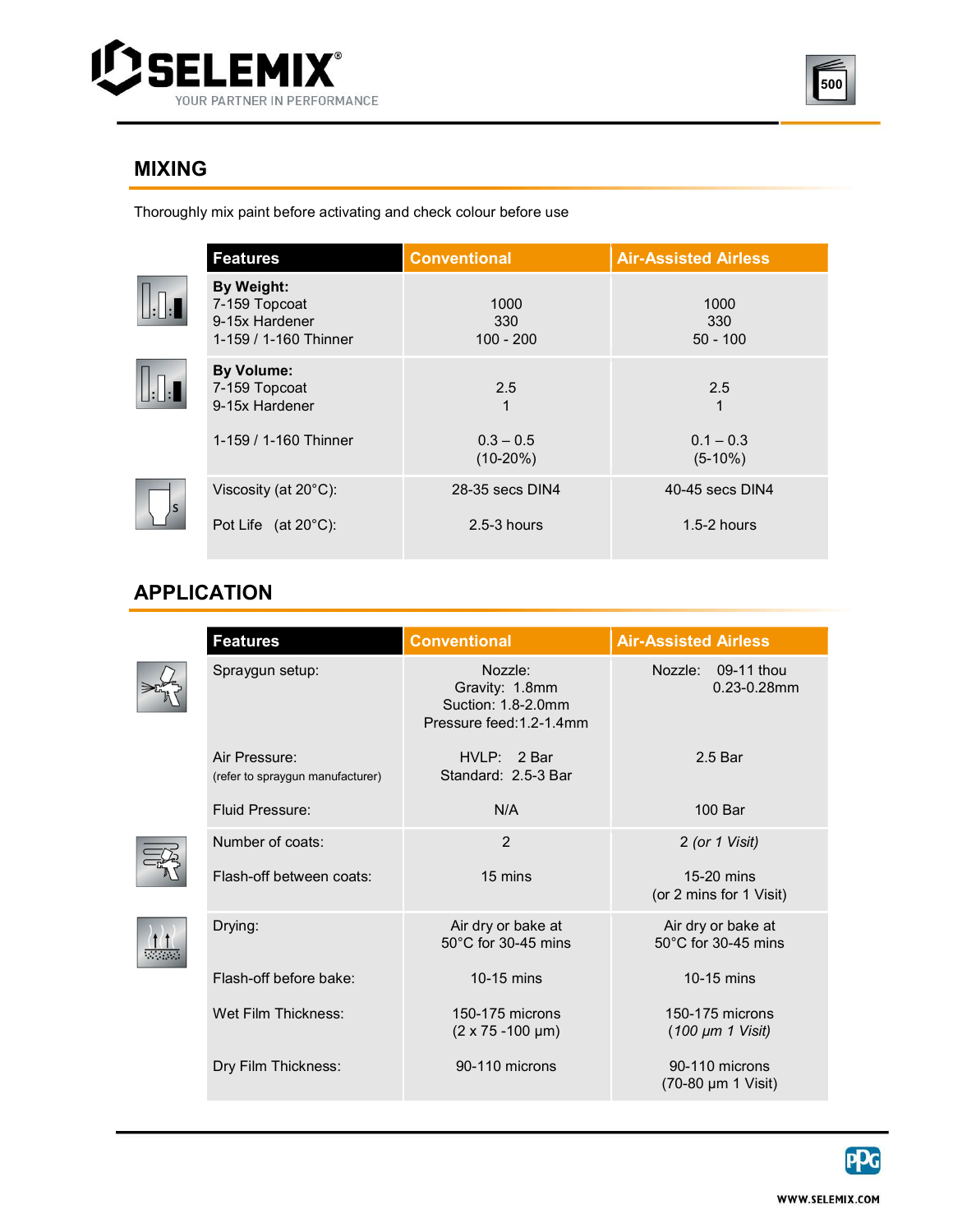



### DRYING TIMES

| at 20°C | Dust Free<br><b>Touch Free</b><br>Tape Free<br>Handleable<br>Hard Dry | 20 mins (or 15 mins with Fast Hardener)<br>3 hours (or 2 hour with Fast Hardener)<br>6 hours (or 3 hours with Fast Hardener)<br>8-10 hours (or 5-6 hours with Fast Hardener)<br>16 hours (or 12-14 hours with Fast Hardener) |
|---------|-----------------------------------------------------------------------|------------------------------------------------------------------------------------------------------------------------------------------------------------------------------------------------------------------------------|
|         | Stoving:<br>Overcoating time:                                         | 30 minutes $@50^{\circ}$ C (according to film thickness)<br>Minimum: when Hard Dry<br>Maximum: 1 month by itself without sanding                                                                                             |
|         | Note:                                                                 | Lower temperature or film thickness higher than 100µm<br>will extend drying times                                                                                                                                            |

### **TECHNICAL DATA**<br>————————————————————

| Based on ready-for-use mixed paint<br>including thinner:                                                                            | <b>Conventional Spray</b>                                       | <b>Air-Assisted Airless Spray</b>                               |
|-------------------------------------------------------------------------------------------------------------------------------------|-----------------------------------------------------------------|-----------------------------------------------------------------|
| $VOC$ (q/L):<br>Solid content (weight):<br>Solid content (volume):<br>Solvent content (weight):<br>Specific gravity (Ready for use) | 367-407 g/L<br>63-70%<br>55-60%<br>$30 - 37%$<br>1.11-1.24 Kg/L | 338-381 g/L<br>66-73%<br>58-63%<br>27-34%<br>1.12-1.25 Kg/L     |
| Theoretical coverage:<br>Gloss:                                                                                                     | $6.1 - 6.6$ m2/L<br>at 90 microns DFT<br>$90\%$ Gloss (=/- 10%) | $6.4 - 7.0$ m2/L<br>at 90 microns DFT<br>$90\%$ Gloss (=/- 10%) |

### PRODUCT CODES AND DESCRIPTIONS

| <b>Selemix Code</b> | <b>Short Code</b> | <b>Product Description</b>        | <b>Packsize</b> |                         |
|---------------------|-------------------|-----------------------------------|-----------------|-------------------------|
| 7-159/E3.75K        | $7 - 159$         | Direct Pro High Gloss             | 3.75            | Kg                      |
| 7-159/E15K          | 7-159             | <b>Direct Pro High Gloss</b>      | 15              | Kg                      |
| 9-152/E1            | $9 - 152$         | Slow Hardener For Acrylic         | 1               | Lt                      |
| 9-152/E5            | $9 - 152$         | Slow Hardener For Acrylic         |                 | 5 Lt                    |
| 9-154/E1            | $9 - 154$         | Medium Hardener For Acrylic       | $\mathbf{1}$    | $\lfloor \cdot \rfloor$ |
| 9-154/E5            | $9 - 154$         | Medium Hardener For Acrylic       |                 | $5$ Lt                  |
| 9-158/E1            | $9 - 158$         | Fast Hardener For Acrylic         | $\mathbf{1}$    | $\mathsf{L}$ t          |
| 9-158/E5            | $9 - 158$         | Medium Hardener For Acrylic       | 5 <sup>5</sup>  | $\lfloor \cdot \rfloor$ |
| 1-159/E5            | $1 - 159$         | Reactive Thinner For Acrylic      |                 | $5$ Lt                  |
| 1-160/E5            | $1 - 160$         | Slow Reactive Thinner For Acrylic | 5               | $\perp$                 |